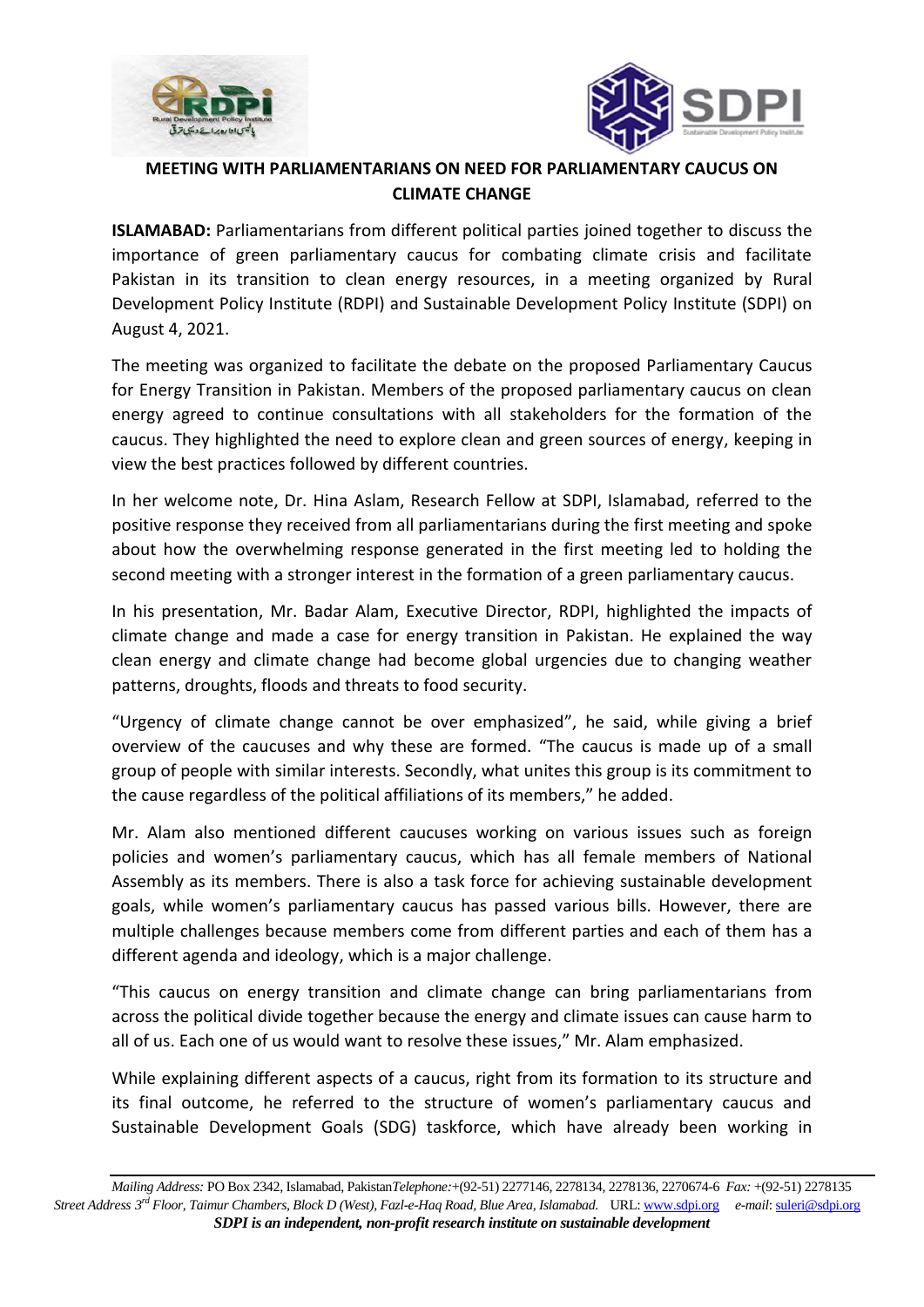



Pakistan and have passed several bills. He also outlined the best practices being observed across the world for efficient functioning of parliamentary caucuses.

During his presentation, Mr. Alam also touched upon other equally important aspects of the caucus formation including financial challenges, governance structure and mechanism behind the formation of a caucus. "For overcoming these issues, SDPI and RDPI are available as facilitators and providers of these services. But this transition cannot happen in Pakistan without the support of parliamentarians," he said.

Following the presentation by Mr. Alam, Member National Assembly (MNA) Ms. Nafeesa Shah addressed the audience and said, "The initiative of caucus formation is primarily an initiative led by the parliamentarians. No NGO can promote creation of a caucus. It has to be an internal exercise because the creation of a caucus requires leadership and a set of rules and objectives framed by the parliamentarians themselves".

"As members belonging to different parties we all have different objectives. What we require from SPDI is that each parliamentarian needs qualitative research every time. So, we get policy briefs that can really make the difference. But before that, the parliamentarians should be asked about their requirements."

Ms. Shah mentioned that energy was an important issue for Pakistan. "Around 50 million people in Pakistan are without access to electricity and it presents each representative with a set of challenges and opportunities for exploring alternative sources of energy. But this is what parliamentarians have been doing. As far as energy is concerned, it is important to analyze what has already been done and achieved in the parliament," she added.

Ms. Saima Nadeem, MNA and Convener of SDG 7, mentioned that climate change and energy transition were interlinked to most of the SDGs and Pakistan had already put forward its targets for uptake of renewable energy through Alternate and Renewable Energy Policy (ARE) 2019. As per the policy, the share of renewables (other than hydro) in Pakistan by 2030 will increase to around 30%. She further said that from the government's perspective, Renewable Energy was a priority, and that the work was being done on incentivizing the local market and mobilizing local finance.

MNA Ms. Andleeb Abbas said that climate change was an issue of paramount importance. "My request to you is that if we have to make a caucus we need help in staying focused. I think we shouldn't be reinventing the wheel. We shouldn't be doing what has already been done. We need to identify major goals. We need to define three major widely important goals which the proposed caucus will achieve. We should highlight what is not being done and should add value to what is being done. We need to think what the external elements are and who the major stakeholders are and how the caucus connects itself with them. Finally, we need to talk about the required budget and human resource," she said.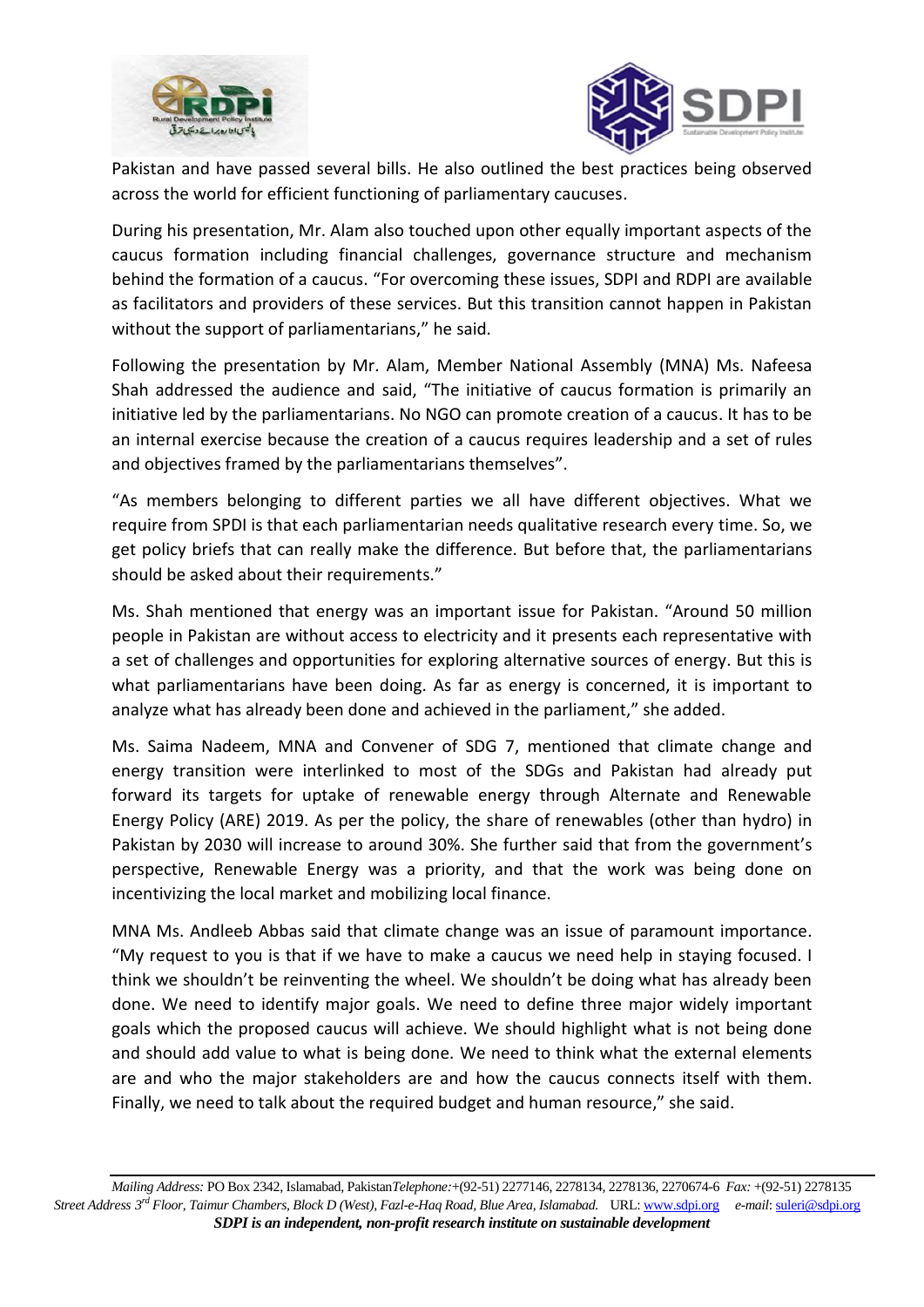



MNA Ms. Romina Khurshid Alam mentioned that for a strong evidence-based planning, Pakistan still lacks the availability of credible data sets along with authentic analysis on demand and consumption patterns of the country. Ms. Alam further mentioned that for the long-term sustainability of the caucus it should have good institutional strength. We should have properly defined short, medium and long term goals. While mentioning that Pakistan lags far behind other countries in taking such initiatives, she also highlighted the possible role of think tanks and CSOs in building the technical capacity of the parliament and evidence-based policy formulation.

Speaking on the occasion, Senator Rukhsana Naveed said there were many things that were being mentioned but the fact is that we haven't been able to meet minimum standards to achieve a healthier environment for all. Sharing the details of green stoves project that she is running, the senator said, "Waste can be reused as fuel after treatment. I have experimented by installing small units and we can install more at different places. These stoves have no poisonous emissions while the incomplete burning of wood causes premature deaths and diseases. These stoves are more economical and are environment friendly."

MNA Dr. Shazia Soomroo said, "I think we have policies but the problem arises when it comes to the implementation of those policies". She also highlighted the rapid increase in infrastructure buildup in Islamabad, adding that a few years back Islamabad used to look greener, but recently the city has seen an increase in housing societies and large commercial buildings.

Ms. Soomroo further suggested that those trees should be planted which are environment friendly and their environment-friendly nature should be analyzed before plantation. Some families of trees consume a large quantity of underground water thus leading to water scarcity in the region and plantation of those trees should be prohibited.

Highlighting the importance of caucus for energy transition, Mr. Sher Ali Arbab, MNA, mentioned that for the effective working of such a caucus, the parliamentarians need to nurture their interest in the subject at hand. Second most important thing in this regard, he said, was the willingness of the government. "We can have as many meetings we want but nothing positive will come out of it if the government does not support our initiative."

Supporting the idea of the caucus, he linked the issue of climate change with food security, water scarcity and energy crisis. The debate around climate change, he opined, had linkages with multiple related fields and therefore, there was no further room for political errors. Given the gravity of the situation, it is important to build forums where we can have this opportunity to debate complex issues and be aware of their potential policy implications. "A caucus, I think, is the right forum with a lot of scope when it comes to influencing the debate on a top policy level," Mr. Arbab added.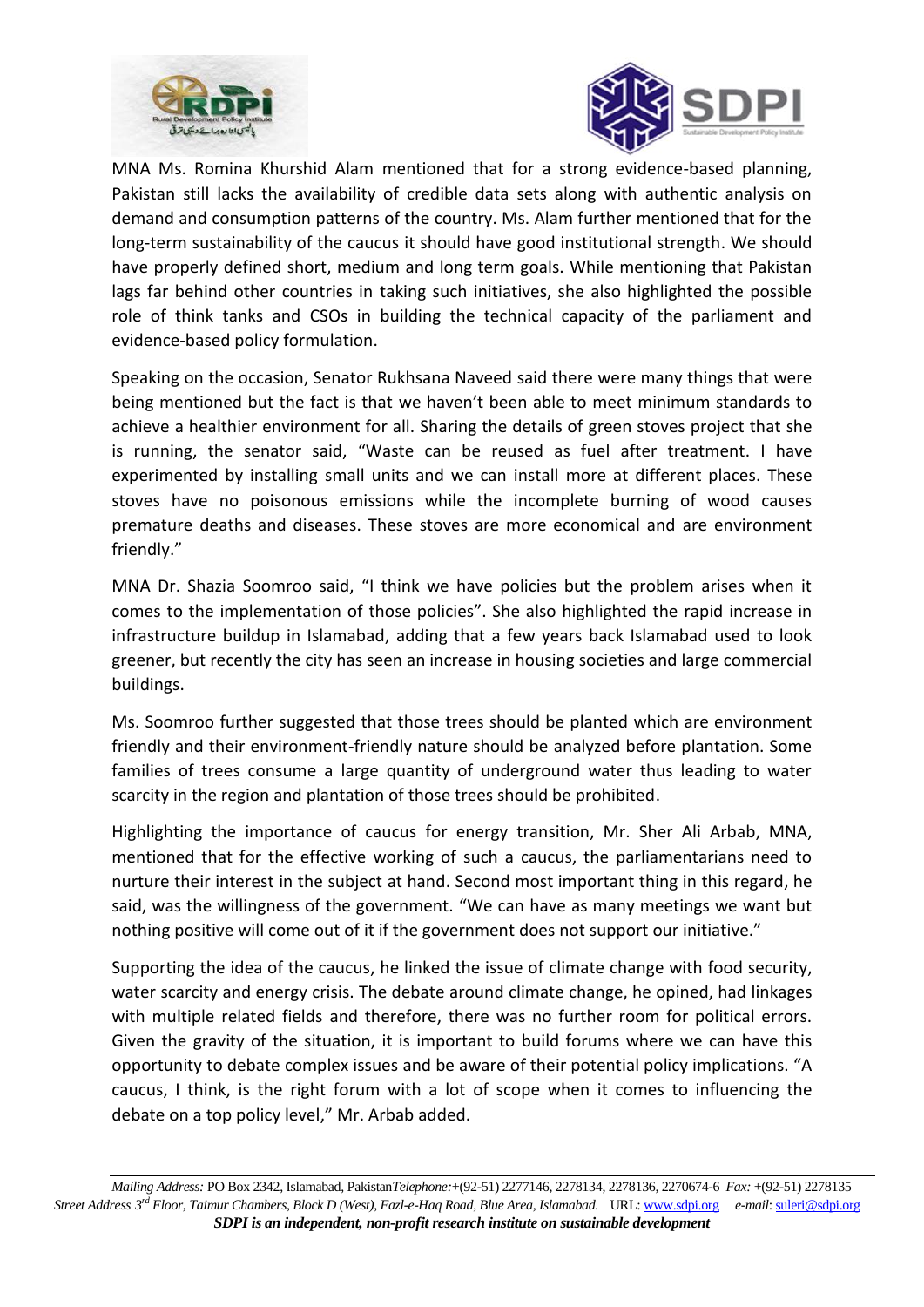



While agreeing with Mr. Arbab's suggestion to influence the debate at the top level, Senator Sitara Ayaz began her talk by highlighting the role of the provincial government in green caucuses. "The power to initiate debates and formulate policies has been devolved after the  $18<sup>th</sup>$  amendment. Now the provinces have also some say in whatever policy is made at the top level," she said, adding that the rights were with provinces and hence such initiatives should be taken at the provincial level as well. She further mentioned that certain policy gaps in Pakistan were very unfortunate. "Policies should be easily implementable and be reflective of the situation present within the country."

Senator Faisal Javed also highlighted the importance of a green parliamentary caucus. "The proposed caucus should have three important features. First, to have a proper goal and objectives; second, the situation analysis; and third, it should be able to coordinate with the ministry for its implementation since a caucus alone can only give recommendations," he suggested.

The senator shared his observation about a similar caucus which couldn't work and argued that discussions on such initiatives do happen but it is all useless unless there is an action plan and a destination. He claimed that the vision of the incumbent government on climate change was very clear and Pakistan had already taken a leap forward in this area.

Ms. Aliya Hamza Malik, MNA, questioned the perception that policy targets of Pakistan to achieve 30% energy through renewable sources were very ambitious. "As far as I know Pakistan is already being appreciated across the globe for its leadership in green diplomacy. Pakistan has initiated an ecosystem restoration fund and introduced a Green Euro Bond," she said supporting the idea of a green caucus.

Appreciating the timeliness of the meeting, she said it was important to take it forward and extended her help in making it viable. "On my part, I consider it very important because the climate related issues have far reaching consequences," she added.

MNA Ms. Shahida Rehmani underlined the danger posed by various powerful mafias operating in the country. "These mafias have vested interests which get threatened when we talk about climate change issues or the transition to renewable energy sources," she said. She further mentioned that new housing societies were being built across the country through land encroachment. "If we fail to put an end to these criminal activities, we should better be prepared to face more natural disasters and calamities."

Endorsing Ms. Rehmani's views, Ms. Saira Bano, another MNA, also highlighted the illegal activities of different mafias operating in Pakistan. She mentioned that as per the best practices the newly designed airport was constructed far from the housing colonies but after its construction we can see the mushroom growth of housing societies around the new airport. She further mentioned that in Sindh, subsidized housing schemes were being developed by destroying the agricultural fields and expressed her concern over it.